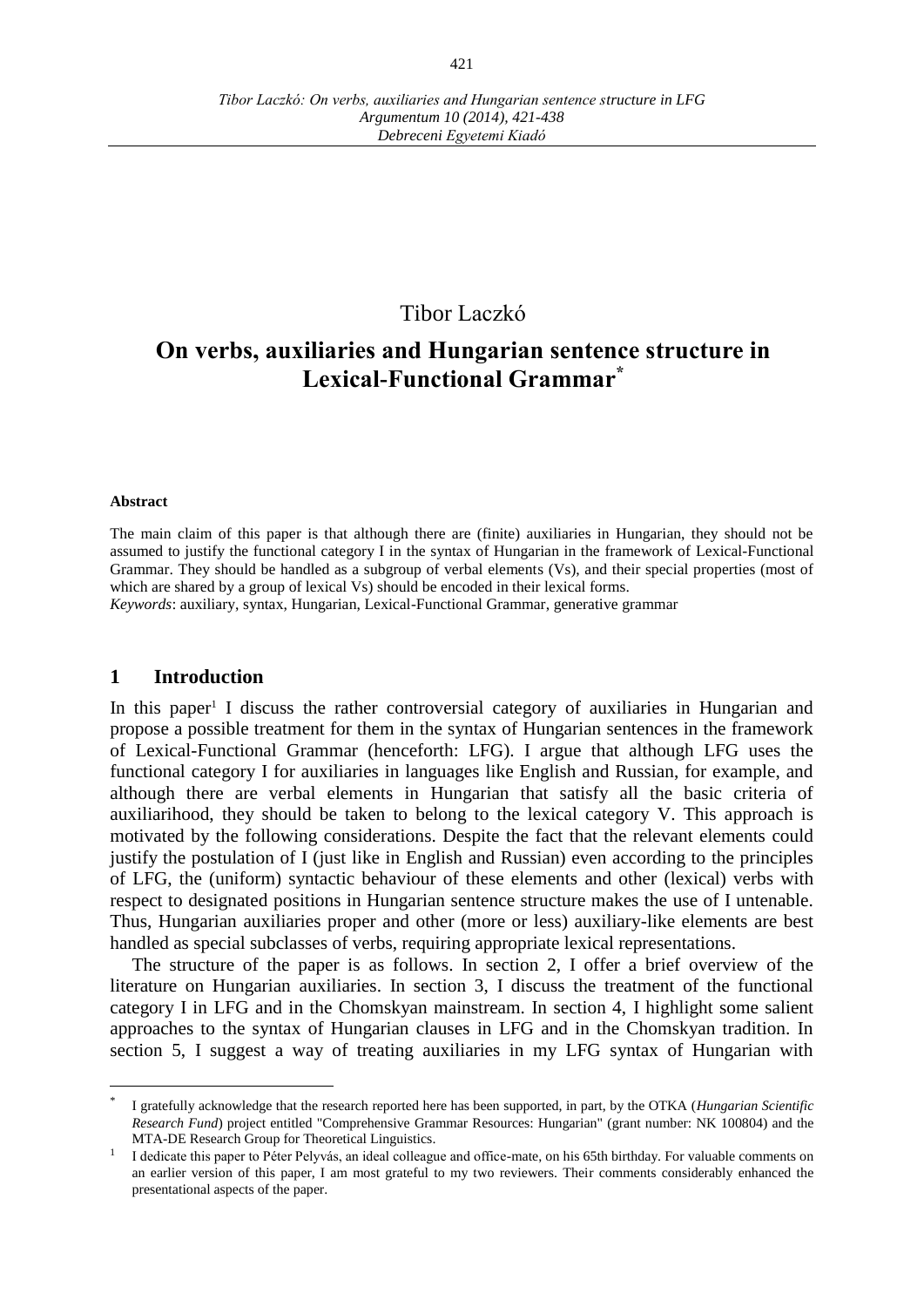particular attention to focussed constituents and verbal modifiers. In section 6, I summarize the most important claims and assumptions made in this paper.

#### **2 On Hungarian auxiliaries**

 $\overline{a}$ 

Kenesei (2000, 2008) offers an excellent critical overview of the three most fundamental approach types to Hungarian auxiliaries, and applies a carefully selected battery of tests for the definition of this category in this language. Below, I summarize his assessment of previous accounts and his proposal.

(A) The traditional, descriptive approaches, represented by Keszler (1995) and M. Korchmáros (1997), among others, simply give a list of what they consider auxiliaries. These are rather mixed lists containing, for instance, *fog* 'will', *van* 'be' and *marad* 'remain'. Kenesei remarks that these approaches do not apply any formal-distributional criteria at all, and they only refer to the "values" of the elements in this category: they perform functions similar to those of bound inflectional morphemes.

(B) Another approach, saliently represented by Kálmán et al. (1989), employs very strict formal-distributional criteria. The three most important ones are as follows. (i) These elements are, as a rule, combined with an infinitival verb. (ii) In a neutral sentence, i.e. a sentence containing no heavily stressed preverbal focussed constituent, the infinitive without a preverb (a.k.a. verbal prefix or particle) has to precede the auxiliary immediately (and the auxiliary loses its ordinary word initial stress). (iii) In a neutral sentence, if the infinitive has a preverb, the auxiliary comes between the preverb and the infinitival verb. Given that this approach only uses these distributional diagnostics and that several kinds of verbal elements exhibit the relevant properties, the list of "auxiliaries" has 19 items, including *kíván* 'wish', *óhajt* 'desire' and *szándékozik* 'intend'.

(C) Generative approaches, represented by É. Kiss (1987, 1992), for instance, assume that there are no auxiliaries in Hungarian at all. All verbal elements belong to the category V, and it is in the lexical specifications of individual verbs that their "auxiliary-like" distributional behaviour, see (B) above, and their semantic-argument-structural properties have to be captured.

Kenesei's (2000) main concern is as follows. In (A), the criteria are too loose. In (C), there are no criteria at all. In (B), there are very few criteria, and, therefore, too many ordinary verbs are relegated to the category of auxiliaries. Then Kenesei gives a (selected) list of auxiliary properties taken from Heine (1993). It contains 18 items, some of which are interrelated. He argues that the following five criteria are crucial for identifying Hungarian auxiliaries. (i) Their paradigms are defective. (ii) They cannot function as semantic predicates of sentences. (iii) They cannot be complements of other predicates. (iv) They cannot be nominalized. (v) In their presence, the main verb is in its infinitival form. After applying these five diagnostics, Kenesei (2000) concludes that there are three verbal elements in Hungarian that satisfy all of them: *fog* 'will', *szokott* (literally: 'was accustomed (to)', meaning: general present habituality despite the past tense morphology), and *talál* (literally: 'find' meaning: 'happen to'). Consider the examples in (1). <sup>2</sup> Kenesei also notes that *talál* has weaker auxiliary properties inasmuch as it can have both present and past tense forms and it is also compatible with the *-na/-ne* conditional mood suffix and the *-hat/-het* potentiality suffix. Kenesei (2008), on the basis of thematic considerations, adds two further elements in their epistemic use: *kell* 'must' and *szabad* 'possible'. He claims that

 $\mathcal{L}$ In the gloss, PV stands for "preverb" and INF stands for "infinitival suffix". In (1), the auxiliaries intervene between the infinitival verb and its preverb.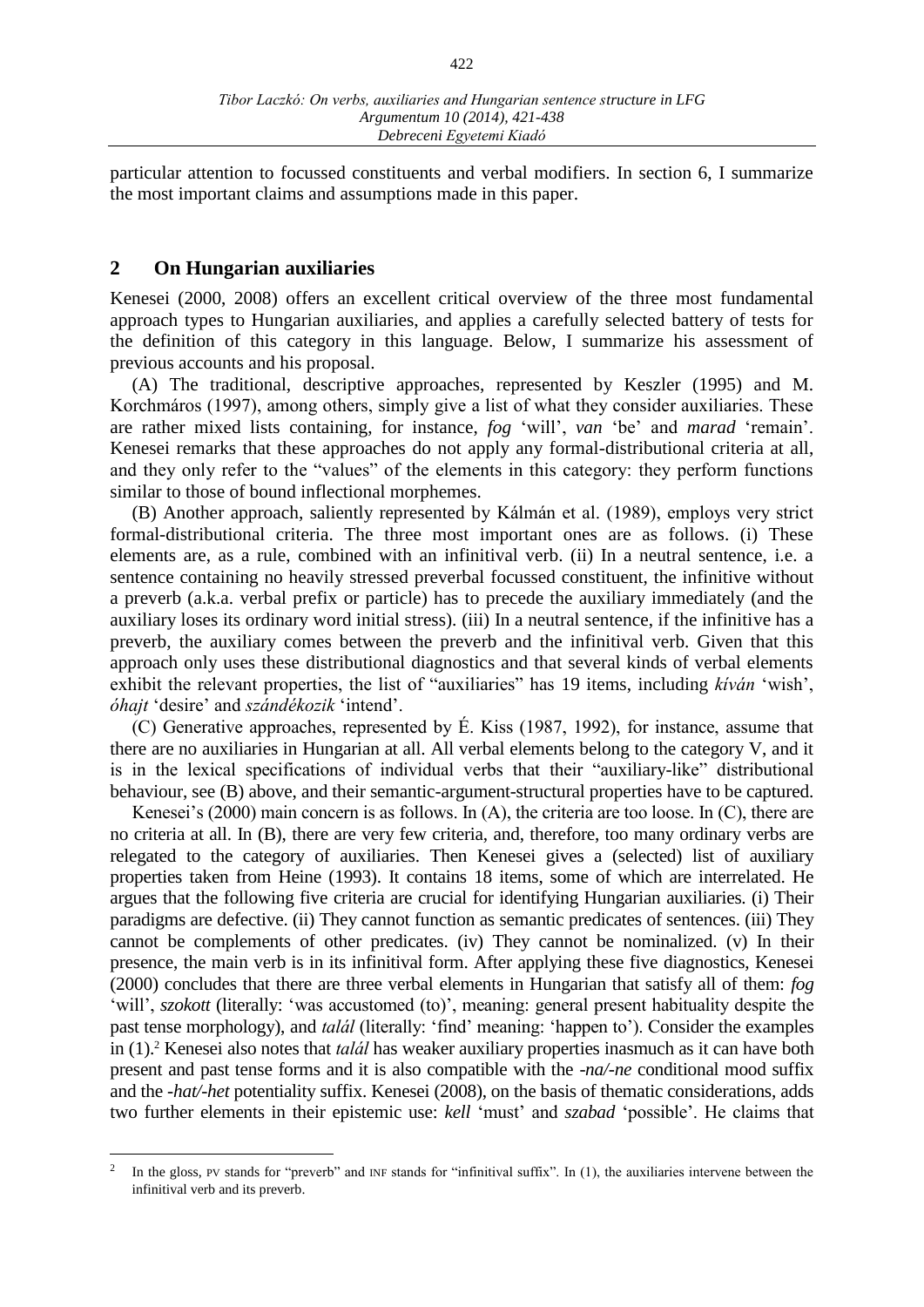these five elements make up a closed class of auxiliaries in Hungarian, and he assumes that they belong to the general verbal category  $(V)$  and they represent an independent subclass there:  $V_{Aux}$ .

|                                                                 | János el fog       |  |                             | me-nni a  |  | mozi-ba.        |
|-----------------------------------------------------------------|--------------------|--|-----------------------------|-----------|--|-----------------|
|                                                                 | John.NOM PV   will |  |                             | $go$ -INF |  | the cinema-into |
|                                                                 |                    |  | szok-ott                    |           |  |                 |
|                                                                 |                    |  | be.accustomed-PAST.3SG      |           |  |                 |
|                                                                 |                    |  |                             |           |  |                 |
|                                                                 |                    |  | $t alál-t$<br>find-PAST.3SG |           |  |                 |
| 'John will go / (usually) goes / happened to go to the cinema.' |                    |  |                             |           |  |                 |

Part of Kenesei's (2008) motivation for treating these Hungarian auxiliaries as Vs comes from the properties of English auxiliaries. He presents the relevant facts in a generalized generative representation in the following way.

| (2) | a.             | C   | Subject | Infl           | $[$ vp <i>have</i> | [ $VP$ $be_{Progr}$ ] | [ $VP$ $be$ $P$ ass | $VP$ ]] |
|-----|----------------|-----|---------|----------------|--------------------|-----------------------|---------------------|---------|
|     | b.             |     | Jim     | may            |                    |                       |                     | write   |
|     | $\mathbf{c}$ . |     |         | may            | have               | been                  |                     | writing |
|     | d.             |     |         | has            | $\leftarrow e$     |                       |                     | written |
|     | e.             |     |         | is             |                    | $\leftarrow e$        | being               | written |
|     | f.             | has |         | $\leftarrow e$ | $\leftarrow e$     | been                  |                     | writing |
|     | g.             | did |         | $\leftarrow e$ |                    |                       |                     | write   |
|     | h.             |     |         | to             | have               |                       |                     | written |
|     | 1.             |     |         | to             |                    |                       | be                  | written |

He points out that it is modal auxiliaries like *may, can, will*, etc. and the *do* of "do-support" that must be taken to belong to the category Infl because they are in complementary distribution in that position, and when they are present in a sentence, they undergo movement to the complementizer (C) position in questions. The other auxiliaries, the perfective *have*, the progressive *be* and the passive *be*, are best treated as verbs subcategorizing for a VP constituent in a particular, hierarchical fashion, see (2). These other auxiliaries can only occupy the Infl position (in this approach, by movement) if it is not filled by an Infl element (a modal auxiliary or *do*), and then they can be negated like an Infl, and they can move to C.

Bresnan (2001) also discusses these auxiliary facts in her LFG framework. Given that LFG fundamentally rejects syntactic movement operations in general and movement of the sort exemplified in (2) in particular, her solution is to assume that the finite forms of *have* and *be*  belong to the Infl category and their non-finite forms are Vs. LFG's lexical representational principles and its commitment to the Strong Lexicalist Hypothesis, which assumes that all morphological processes (both derivation and inflection) are lexical, can naturally accommodate this solution.

It is noteworthy that Komlósy (1989), in the same volume as Kálmán et al. (1989), criticizes É. Kiss's (1983) model partially on the basis of different stress and word order properties of a great number of verbs in Hungarian. Thus, the stress and word order diversity is present in Hungarian not only in the case of verbs that are combinable with infinitival constructions. Pelyvás (1998) remarks that the elements identified by Kálmán et al. (1989) as "central" and "secondary" auxiliaries on the basis of their stress and word order behaviour cannot be characterized with respect to their cognitive-semantic properties, in particular, in terms of epistemic grounding. He observes that out of the 89 verbal elements examined and classified into 6 different categories by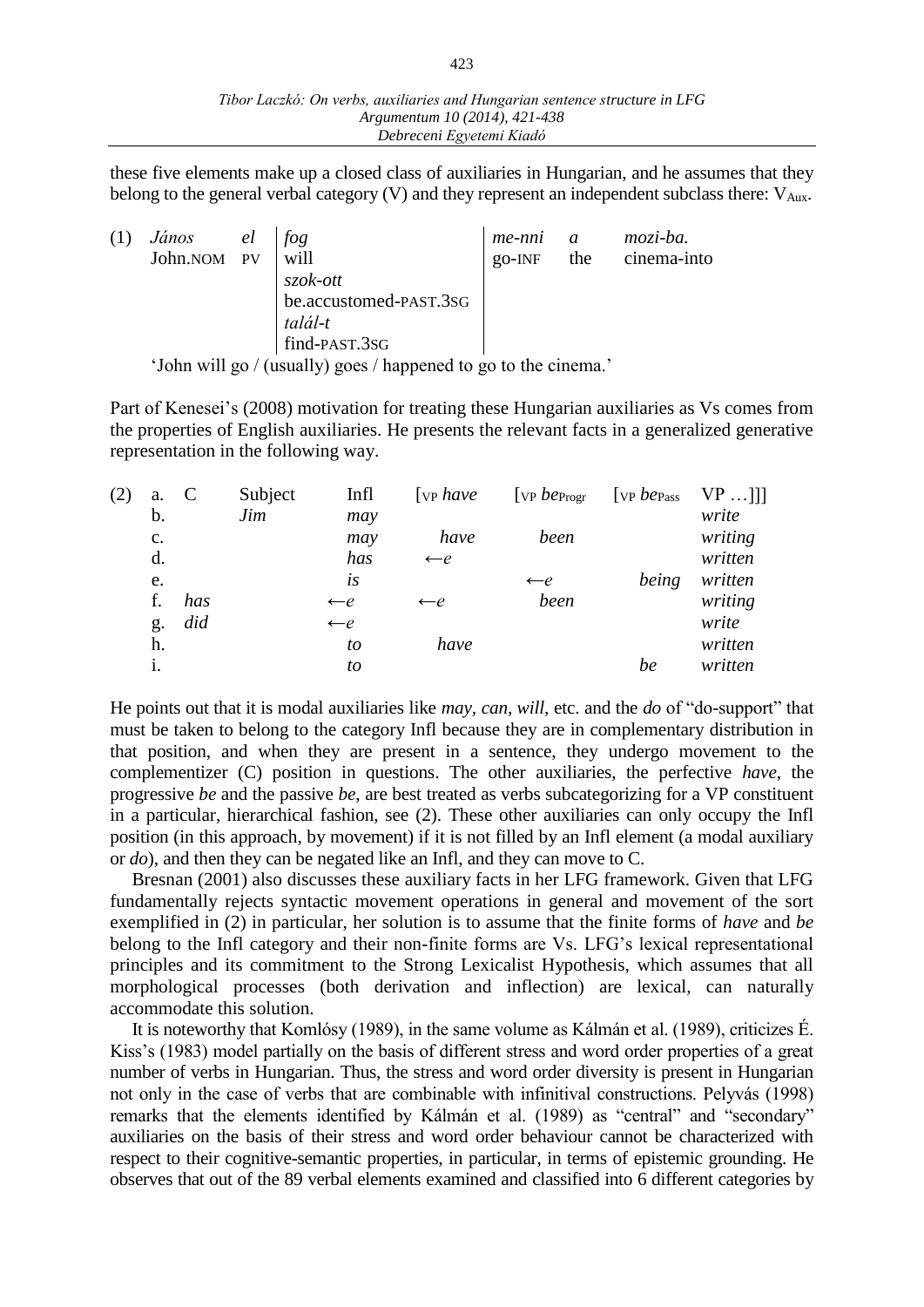Kálmán et al. (1989), and only the first two being real auxiliary categories (central and secondary), there are only 11 that can be considered epistemic grounding predicates. On the one hand, out of the 19 elements in the first two categories, only 8 are epistemic grounding predicates, and, on the other hand, there are such predicates in the clearly non-auxiliary categories as well. It is important in this connection that Pelyvás (1996) claims that even English auxiliaries exhibit varying degrees of auxiliarihood and this category is better viewed as radial (i.e. it has prototypical organization) rather than discrete. Let me add that Kenesei's (2000, 2008) discussion of the relevant Hungarian elements also invokes the notion of gradience. Furthermore, Kenesei (2001) and Rákosi (2006) also distinguish the category of semi-auxiliaries (although they use different criteria). In this paper, I cannot go into further details of these issues.<sup>3</sup> What is crucial for my present purposes is that we can safely identify at least three verbal elements (in certain uses) which satisfy all the relevant and widely acknowledged criteria for auxiliarihood, and this fact could, in principle, justify the postulation of the functional category I in Hungarian in an LFG framework.

#### **3 On the functional category I in English and Russian – in GB and LFG**

As regards the treatment of auxiliaries in English, Kenesei's (2008) characterization in (2) uses the classical Government and Binding (GB) phrase structural and categorial system. However, as is well-known, in recent versions of Chomsky's Minimalist Program (MP), the I functional category is no longer used (it has "exploded" and "proliferated"); instead, a whole range of other functional categories (and their X-bar projections) have been introduced: T(ense), Agr(eement), Mood, Mod(ality), Asp(ect), Voice, etc. From this it follows that the relevant verbal elements in (2) can find their respective categorial labels in the new system.

By contrast, mainstream LFG frameworks still standardly admit only three functional categories: I and C for sentences and D for noun phrases. It is important that this theory has always allowed both endocentric (CP, IP) and exocentric (S) sentence structures. It assumes that the choice between them is another dimension of parametric variation: there are languages with only endocentric sentences, there are also exocentric languages, and, as a third option, there are mixed languages. Likewise, in certain languages noun phrases are best treated as NPs, in others they are more amenable to the DP analysis. For further details, see Bresnan (2001) and Dalrymple (2001).

Börjars et al. (1999) offer a very important discussion of the possible special treatments of I(P) structures that the principles of LFG allow, concentrating on sentences which contain a finite verb and no auxiliary. They schematize the two possibilities as in (4a,b). I have additionally included the words of the example in (3). The basic motivation and justification for the postulation of the IP node in a language with the relevant properties (e.g. English) is that the (configurational) encoding of the subject function can be carried out in the general (i.e. generative-theory-neutral) manner: [Spec,IP]. Given that LFG rejects syntactic movement operations, including V-to-I movement, one transparent solution, presented in (4b), is to insert the finite verb in the I head position. This is possible, because in LFG (i) it can be naturally assumed that finite verbs belong to the category I (ii) the principle of the economy of expression admits phrasal projections without a head position. Bresnan defines this principle as follows. "All syntactic phrase structure nodes are optional and are not used unless required by independent principles (completeness, coherence, semantic expressivity)" (Bresnan 2001: 91). The VP in (4b) is necessarily headless. According to Börjars et al. (1999), this is a head-movement-mimicking solution (without real movement but

<sup>3</sup> Rákosi (2006) offers a detailed and illuminating discussion of a variety of approaches to various uses of Hungarian auxiliary-like elements, including his own view (see section 5.6 and chapter 6).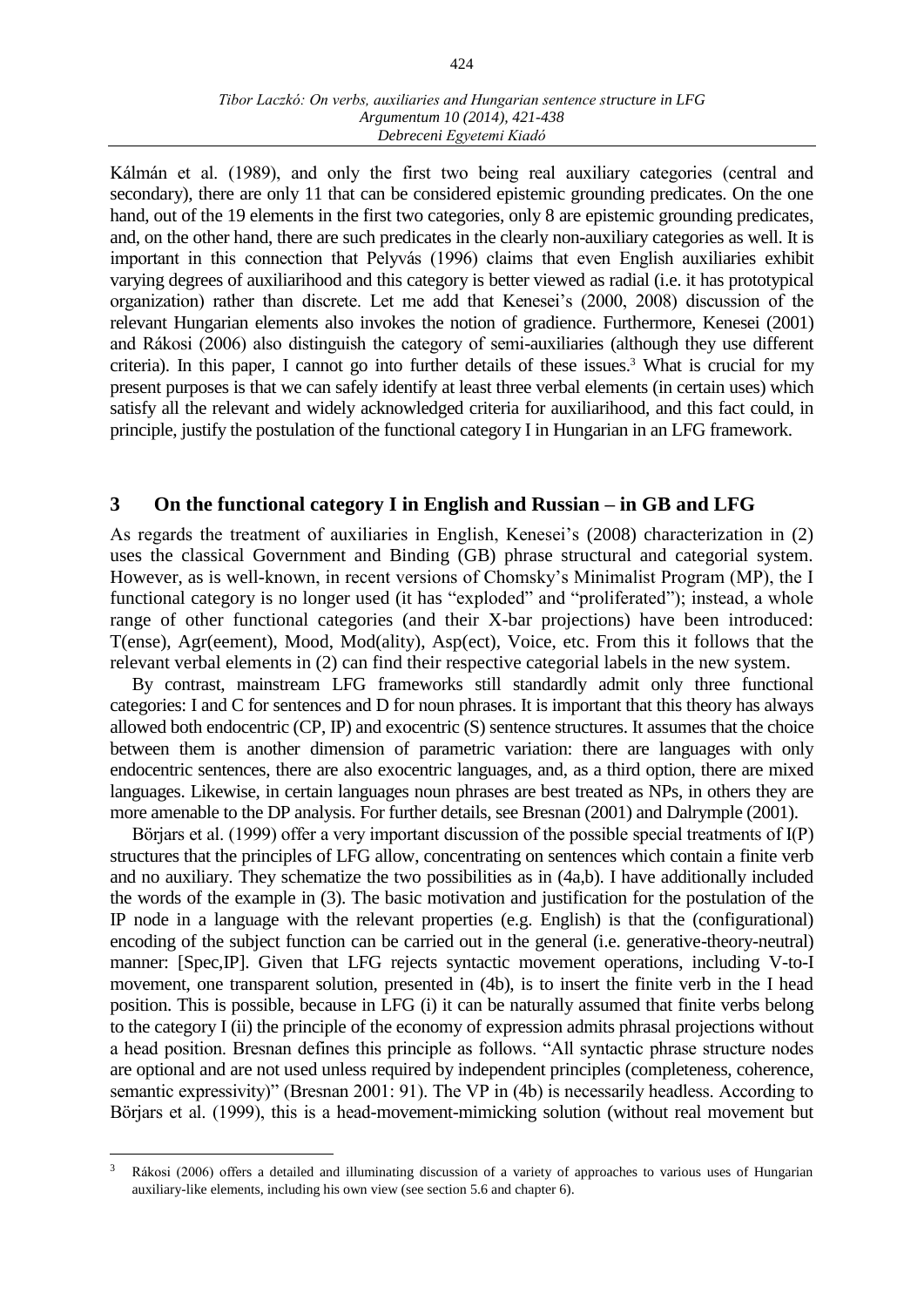with the same effect). The other alternative, shown in (4a), is to assume a headless IP (again, the economy principle makes this a legitimate step in LFG).

(3) *Mary opened the door.*



Börjars et al.'s (1999) main point is that although these possibilities are available in LFG, the postulation of IP in a language requires particular circumspection. They write:

Complementisers like *that* and determiners like *the* indeed seem to be sufficiently distinct from verbs and nouns respectively to justify separate functional category status. I is however used variously to represent auxiliary verbs (which look like a special subclass of verb) and clusters of grammatical features (tense, agreement) which are precisely not verbs, and are spelled out in certain linear positions (e.g. second position in the analysis of Warlbiri in Austin & Bresnan (1996)). Arguably these are not the same and should be handled distinctly.

Despite the potential restrictiveness of the LFG conception of functional categories, a liberal interpretation of Specialization has come to allow lexical categories which are morphologically marked for some functional feature (like tense or definiteness) to be considered as functional categories, and therefore as potential occupants of functional nodes (many such analyses can be found in the LFG literature, for examples, see Kroeger (1993), King (1995) and Sells (1998)). In conjunction with clause (b) of Structure-Function Association, this allows LFG analyses effectively to mimic P&P analyses which use movement from lexical to functional nodes, though of course, because of the principle of Economy of Expression, traces are disallowed per se. (1999: 1-2)

In the light of these considerations, it is noteworthy that Bresnan (2001) gives an exocentric analysis of a sentence like  $(3)$ , see  $(5)$ .<sup>4</sup>



It is a fundamental difference between LFG and GB or MP that the former respects the Lexical Integrity Principle (LIP): in this framework any syntactic position can only be occupied by a syntactic atom: a word. No bound morphemes are allowed to live independent

<sup>4</sup> Interestingly, Dalrymple (2001) analyzes this type as in (4a).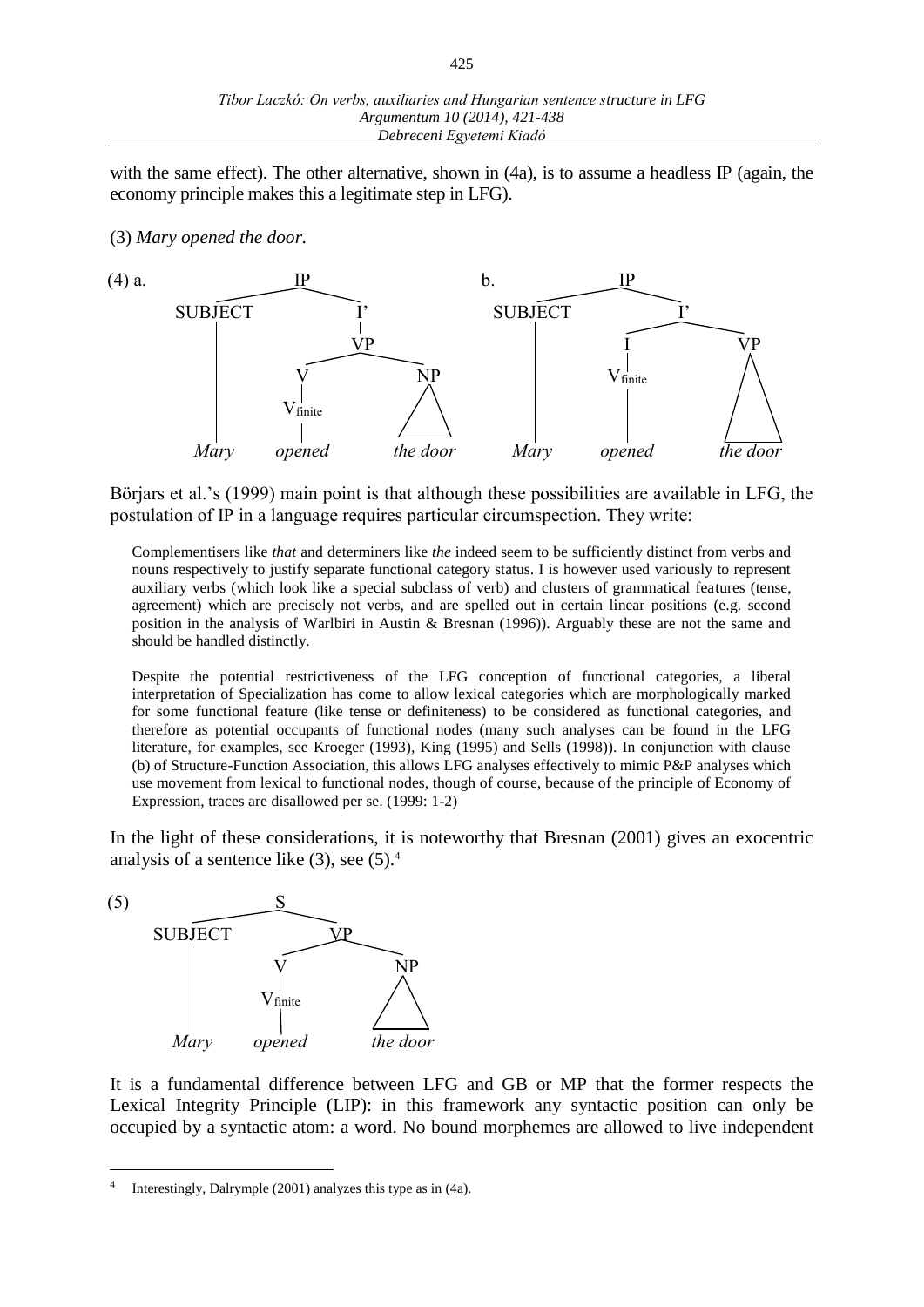syntactic lives. Moreover, as partially follows from LIP, in LFG the postulation of the existence of any one of the three functional categories in a particular language is an empirical issue: there has to be at least one word in that language that can be plausibly taken to belong to the given functional category.<sup>5</sup> For instance, in English all the three functional categories are justified: C (*that*), I (*may*) and D (*the*). In section 2 I pointed out that Bresnan (2001), for example, assumes the category labels of Kenesei (2008) (without, however, the movement part of the analysis), which is a natural consequence of these LFG principles.<sup>6</sup>

Bresnan (2001) offers the following discussion of King's (1995) LFG analysis of Russian, which is also highly relevant to our concerns in the present paper. Russian makes use of both configurational and case-marking principles of function specification. It is an internal subject language, which means that it has two subject positions: one in S and another in [Spec,IP]. S is the complement of I, which is the category of finite verbs and V is the category of infinitives. In King's (1995) analysis, the specifier of IP can have the TOP function, which (by default identification) is also a subject position (one of the two subject positions).



'I was reading a book.'

<sup>5</sup> Also see the relevant discussion of Börjars et al. (1999) above.

<sup>6</sup> The V treatment of *have* and the two *be*-s requires a marked solution in both frameworks, because the VP complements of these Vs are non-thematic, as opposed to the complements of ordinary lexical Vs. In Kenesei's framework, these elements do not have a theta-grid, that is, they do not assign theta roles. In Bresnan's system, they do not have a PRED feature, that is, they do not have real semantic content, let alone an argument structure. They are annotated in c-structure as functional coheads with their complement VP. They make their aspectual or voice contribution, while the true verbal semantic content is contributed by the V functional head of the VP functional cohead.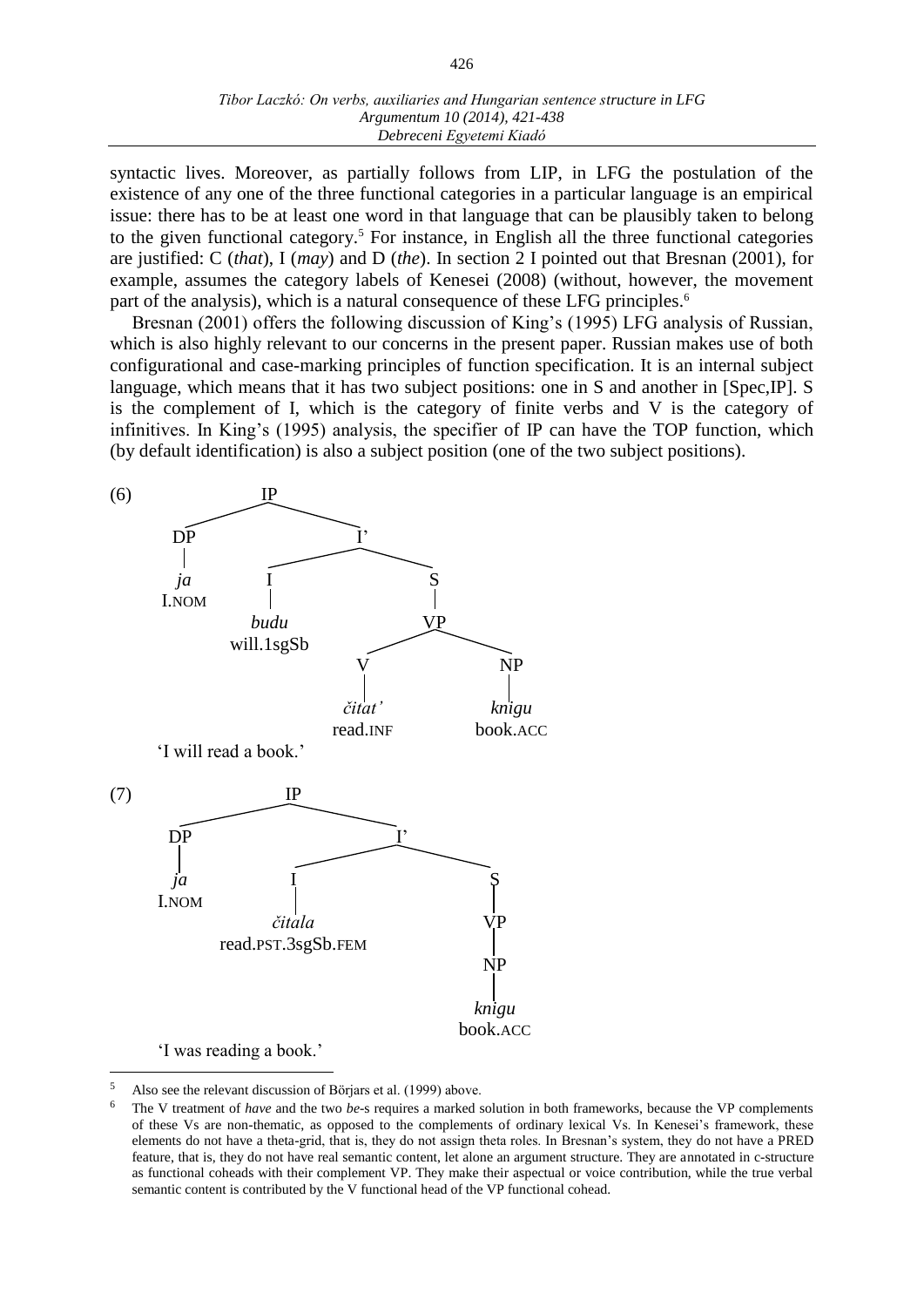In addition, the Spec,IP position can be filled by a nonsubject. Russian solves this problem by employing the case (dependent-marking) strategy of function specification, in addition to the configurational strategy.



'Pushkin wrote *Eugene Onegin*.'

 $\overline{a}$ 

Whereas Spec,IP can be either TOP or FOC, a constituent adjoined to IP can only be TOP in Russian:



## **4 On some GB/MP and LFG approaches to Hungarian sentence structure**

As Kenesei (2000) observes, É. Kiss's (1992) GB approach has no category for auxiliaries in Hungarian, see section 2. Actually, she does not postulate the I(P) functional category at all, but she employs C(P), and (in a somewhat unorthodox manner in this theory): S. (She also adopts Szabolcsi's (1992) DP for noun phrases.) Her (simplified)<sup>7</sup> sentence structure can be schematically represented as in (10). From the perspective of the present paper, the most important additional aspect of her analysis is that she collapses, in a single [Spec,VP] position, verbal modifiers (VMs) in neutral sentences and focussed constituents in non-neutral sentences. The problem with this approach in this framework is that not only constituents to be focussed but even ordinary (clearly unfocussed) VMs have to be assumed to be moved from their base-generated post-verbal positions within V' to [Spec,VP] to receive the focus feature [+F]. Compare the examples in (11).

She also postulates a position between CP and S for left-dislocated contrastive topics dominated by  $E$  (= expression). The abbreviation sent. adv. stands for "sentential adverb".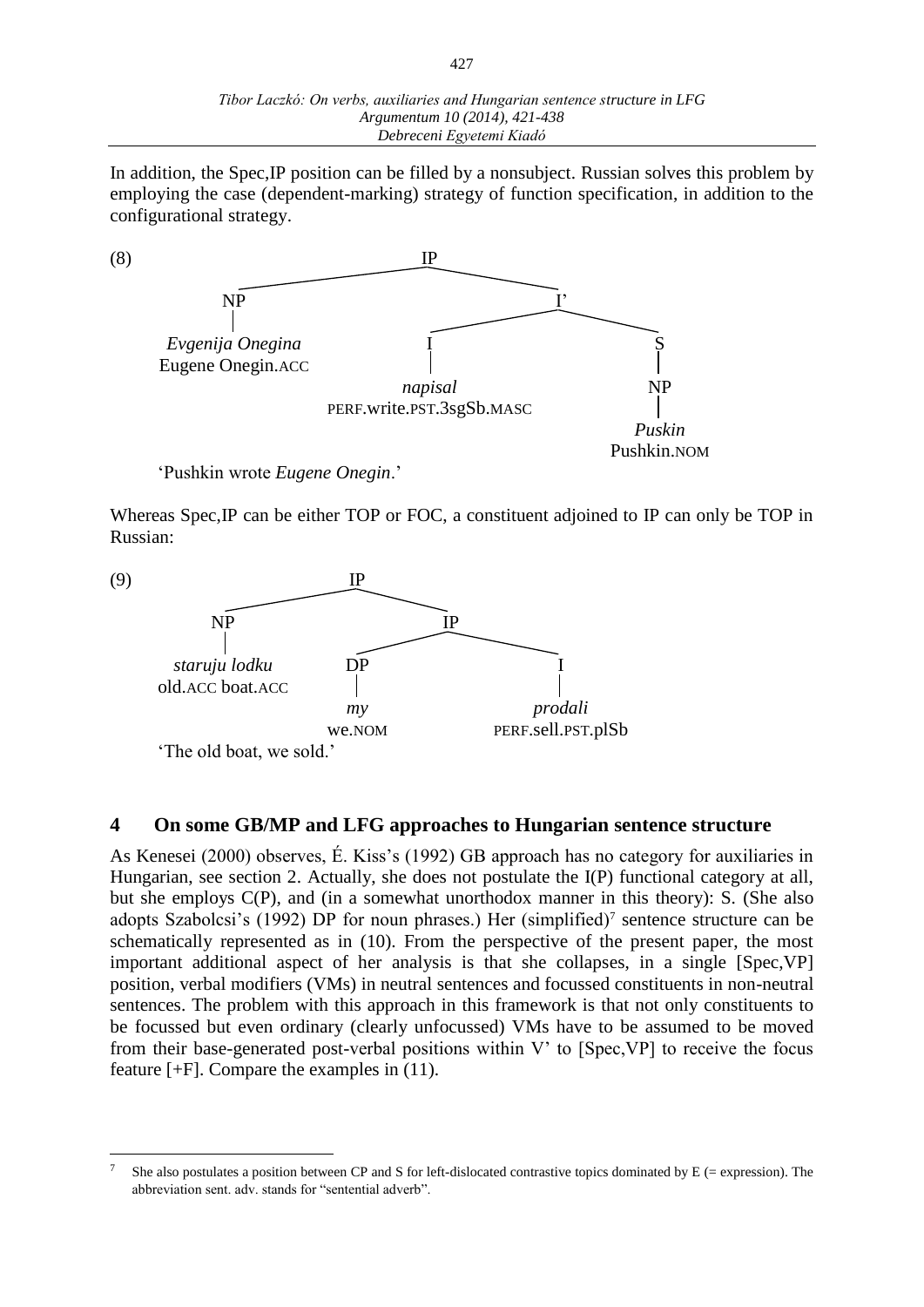

*Tibor Laczkó: On verbs, auxiliaries and Hungarian sentence structure in LFG Argumentum 10 (2014), 421-438*

- (11) a. *János könyv-et olvas-ott a busz-on.* John.NOM book-ACC read-PAST.3SG the bus-on 'John was reading a book (= book-reading) on the bus.'
	- b. *János a BUSZ-ON olvas-ott könyv-et (és nem OTTHON)*. John.NOM the bus-on read-PAST.3SG book-ACC and not at.home 'John was reading a book (= book-reading) on the BUS (and not at HOME).'
	- c. *János KÖNYV-ET olvas-ott a busz-on (és nem LEVEL-ET).* John.NOM book-ACC read-PAST.3SG the bus-on and not letter-ACC 'John was reading a BOOK (= BOOK-reading) on the bus (and not a LETTER).'

In Hungarian, a bare noun object complement can function as a VM in neutral sentences, as is exemplified in (11a), in which case it must immediately precede the verb. Here no contrast (and, consequently, no focussing) is involved. The sentence simply means that John was engaged in a book-reading activity. When, however, there is a heavily stressed focussed constituent in the sentence (represented by SMALLCAPS in the examples), this constituent has to precede the verb, and the VM has to follow the verb, see (11b). As (11c) shows, a VM itself can also be focussed.

A possible solution to this problem is to assume two different positions in two distinct projections. A classic example of this alternative approach has been developed by Bródy (1990). The essence of the solution is that in a non-neutral sentence, a functional projection (FP) is generated above the VP, the projection dominating the VM  $+$  V sequence. The VM occupies a preverbal position within the VP, then the V head is moved into the F head position and the focussed constituent lands in Spec,FP. Thus, the preverbal complementarity effect is captured by postulating two designated positions and V-to-F head movement, which also takes care of the postverbal occurrence of the VM in the presence of a focussed constituent. Consider (12b), Bródy's (1990) analysis of the sentence in (12a).

(12) a. *JÁNOS-SAL vi-ttem le a szemet-et.* John-with took-PAST.1SG down the rubbish-ACC 'I took down the rubbish with JOHN.'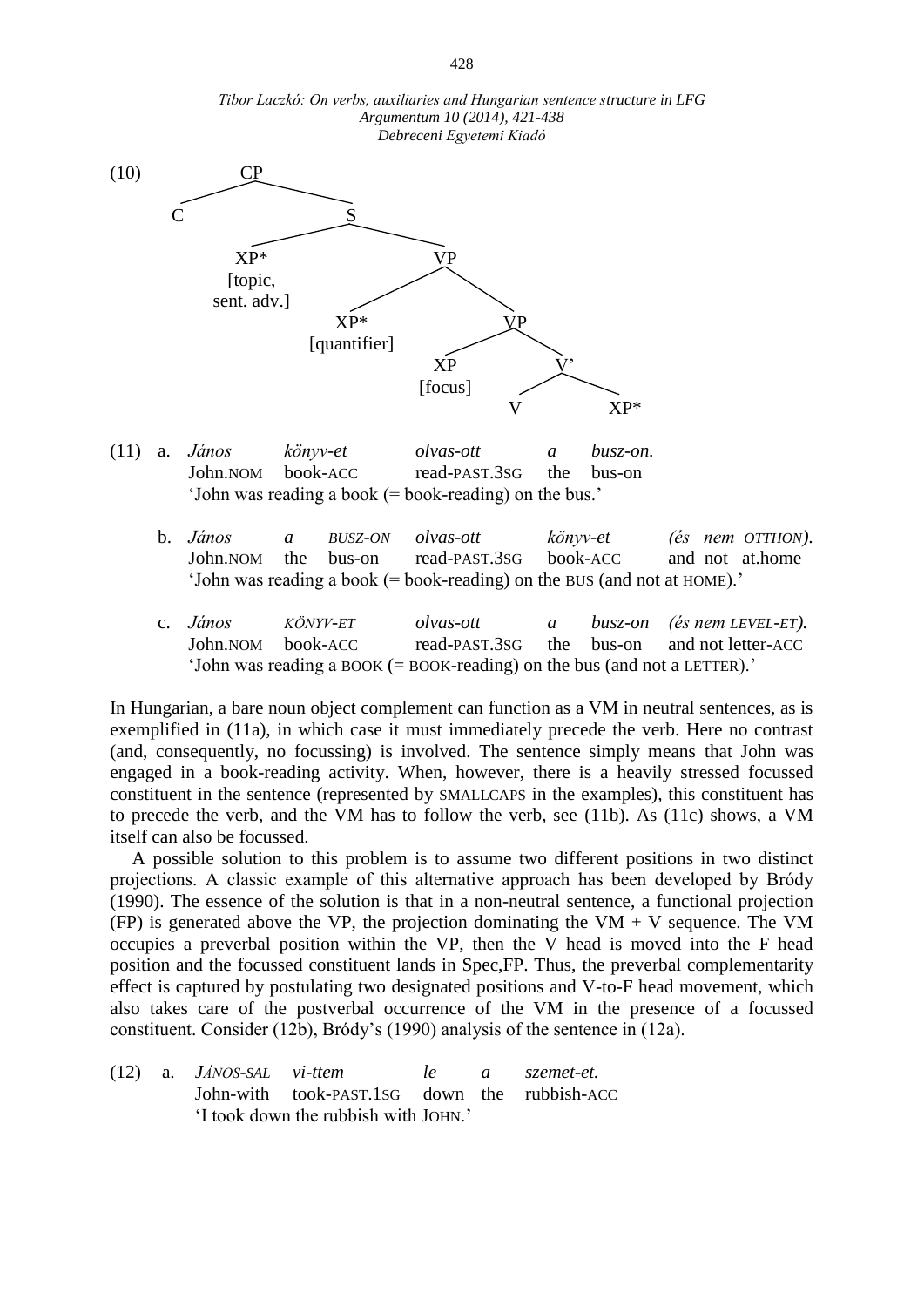*Tibor Laczkó: On verbs, auxiliaries and Hungarian sentence structure in LFG Argumentum 10 (2014), 421-438 Debreceni Egyetemi Kiadó*



Bartos (2000), concentrating on the morpho-syntactically relevant inflectional properties of Hungarian, proposes the hierarchy of functional categories/projections shown in  $(13)$ ,<sup>8</sup> which satisfies the famous Mirror Principle of the GB/MP tradition: the ordering (i. e. hierarchy) of the functional projections in syntax must mirror the ordering of the verbal inflectional morphemes encoding the relevant morpho-syntactic features. This analysis is also adopted, for example, by É. Kiss (2002).



Given the fact that the relevant morpho-syntactic features are encoded by inflectional elements to begin with, no LFG analysis has been proposed along similar lines. It is even more noteworthy that, as far as I am aware, no LFG account of Hungarian sentence structure has been proposed which would posit a separate functional projection for hosting the focussed constituent as opposed to ordinary, non-focussed, preverbal VMs. Börjars et al. (1999) assume neither IP nor S. They propose that Hungarian sentences are VP projections, as in (14), and they suggest that the immediately preverbal occurrence of the focussed constituent should be captured by dint of Optimality Theoretic constraints.<sup>9</sup> They do not at all discuss VMs and their complementarity with focussed phrases.

 $\text{AgrS}$  = subject agreement head,  $\text{AgrO}$  = object agreement head, Mood = mood head, Tense = tense head, Mod = modality head.

<sup>&</sup>lt;sup>9</sup> The supercripts in  $V^1$  and  $V^2$  encode X-bar syntactic levels.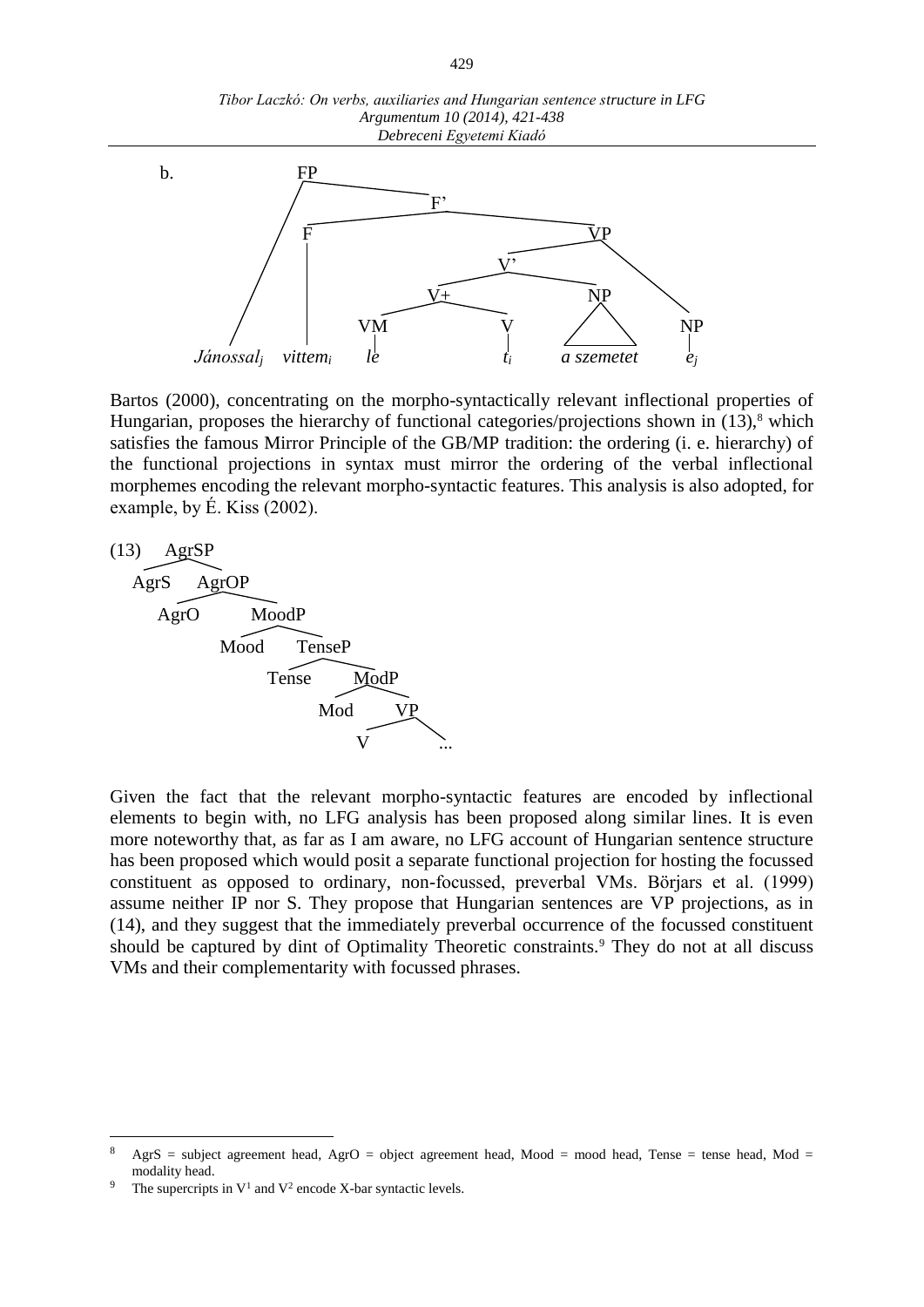

Mycock (2006, 2008), Laczkó and Rákosi (2008-2013), Laczkó and Rákosi (2011), Rákosi and Laczkó (2011) and Laczkó (2013) basically adapt É. Kiss's (1992) unorthodox GB analysis in their respective LFG frameworks. Gazdik and Komlósy (2011) and Gazdik (2012) do not even assume a VP below S: they only admit a V' constituent. Gazdik (2012) postulates the following two alternative sentence structures.<sup>10</sup> For a critical discussion, see Laczkó (2013).



 $\overline{a}$ 

#### **5 On the treatment of auxiliaries in an LFG syntax of Hungarian**

In this section, capitalizing on the discussions in sections 1 and 2, I present the most important conclusions we can make about developing an LFG syntax of Hungarian finite simple sentences in general and the treatment of Hungarian auxiliaries in this system in particular. My main claim is that although clearly there are auxiliaries in Hungarian, which could, in principle, justify the postulation of an IP category in Hungarian, there are very strong arguments against employing IP and assuming that auxiliaries are Is.

Kenesei (2000, 2008) convincingly shows that there are at least five verbal elements in Hungarian that must be considered to be auxiliaries, at least in one of their uses, on the basis of all major and generally acknowledged and widely used criteria. This fact would justify assuming them to represent the category I in this language. Given that the postulation of CP is unquestionable (there are complementizers like *hogy* 'that' in this language and the relevant word order facts are also appropriate) the sentence could be taken to have the CP-IP phrasalcategorial articulation. It is noteworthy already at this point that Kenesei himself suggests that these five auxiliaries are best treated as Vs making up a subgroup of Vs with special properties which have to be encoded in their lexical representations.

<sup>&</sup>lt;sup>10</sup> PPP stands for her "prominent preverbal position", which can be filled by either an ordinary focussed constituent or Kálmán's (2001) "hocus" constituent.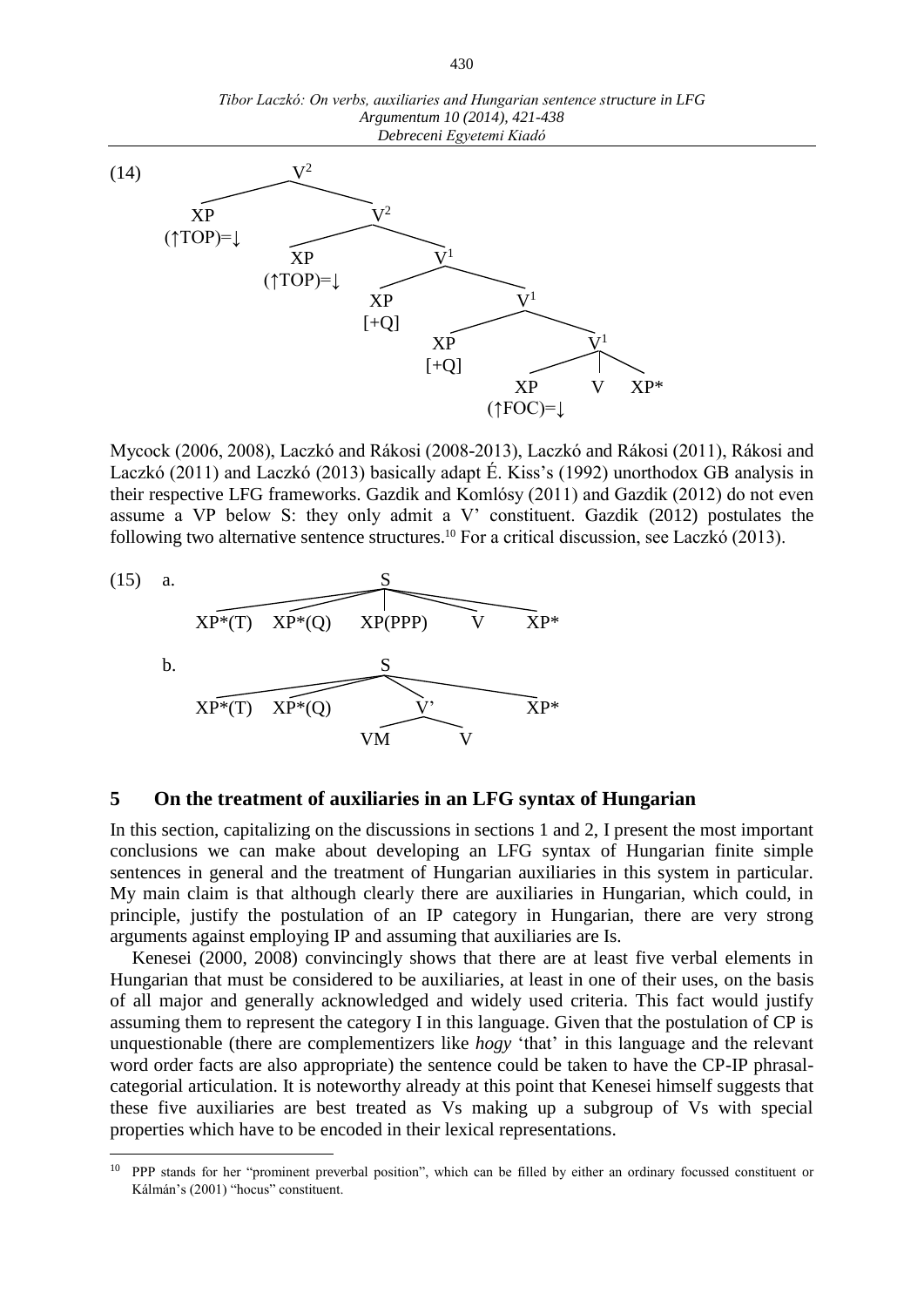As has been discussed in section 3, in LFG, provided that there is at least one word that can be demonstrated to exhibit the properties of a finite auxiliary, also see the previous paragraph, the postulation of IP is motivated if its specifier position is associated with a distinct function. For instance, in English it is the subject (grammatical) function, and in Russian it is a discourse function. Now, it is widely assumed that there is no empirical evidence for a designated subject position in Hungarian. By contrast, the Russian discourse functional pattern could be taken to lend rather strong support to employing an IP as the LFG counterpart of Bródy's (1990) FP (Functional Projection) and more recent accounts' F(oc)P (Focus Phrase), see, for instance, É. Kiss (2002). However, below I argue that even this use of the IP has no empirical support, and, therefore, it has to be abandoned.

The IP approach to Hungarian sentence structure, following the Russian pattern, would have the following aspects to it. We could assume that its specifier position hosts focussed constituents, and only focussed constituents, excluding ordinary (non-focussed) VMs. In addition, it would have to be assumed that (finite) auxiliaries and finite verbs can occupy the I head position, just like in Russian. There would be, however, at least three serious problems with this scenario.

(A) It can be shown that a whole range of clearly unfocussed VMs can also immediately precede an auxiliary (on this account: they can also occupy the [Spec,IP] position). Obviously, these elements are the VMs of the infinitival complements of the auxiliary. Consider the following examples, illustrating three salient VM types.<sup>11</sup>

(16) a. *János be rúg-ott.* John.NOM in kick-PAST.3SG 'John got drunk.'

- b. *János be fog rúg-ni.* John.NOM in will.3SG kick-INF 'John will get drunk.'
- (17) a. *János pali-ra ve-tte Péter-t.* John.NOM guy-onto take-PAST.3SG Peter-ACC 'John made a dupe of Peter.'
	- b. *János pali-ra fog-ja ve-nni Péter-t.* John.NOM guy-onto will-3SG.DEF take-INF Peter-ACC 'John will make a dupe of Peter.'
- (18) a. *János könyv-et olvas-ott a villamos-on.* John.NOM book-ACC read-PAST.3sG the tram-on 'John was reading a book (= was book-reading) on the tram.'
	- b. *János könyv-et fog olvas-ni a villamos-on.* John.NOM book-ACC will.3SG read-INF the tram-on 'John will be reading a book (= will be book-reading) on the tram.'

<sup>&</sup>lt;sup>11</sup> Contrary to the standard Hungarian spelling convention, following É. Kiss (2002) and Laczkó & Rákosi (2011), among others, I spell the particle and the verb as two separate words even when the former immediately precedes the latter. This is because we assume that the two elements occupy distinct syntactic positions.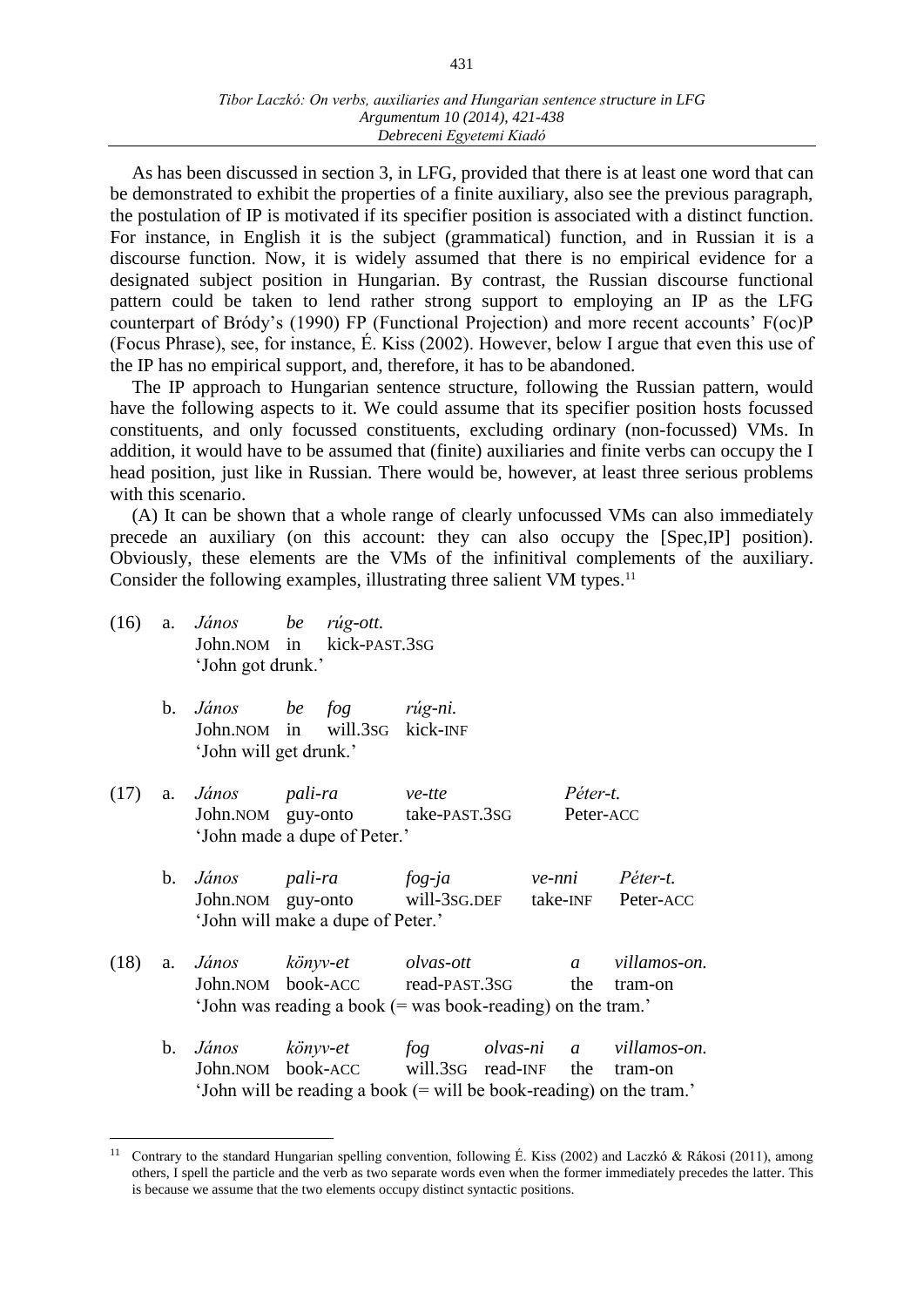In (16a) the particle (preverb) *be* 'in(to)' is used in an absolutely non-compositional complex predicate (particle verb construction, PVC). It does not receive heavy (= focus) stress (eradicating stress, see Kálmán (2001), and the whole intonation pattern is typical of neutral sentences. In (16b), the combination of the particle, the auxiliary and the infinitive exhibits exactly the same properties. This is the unmarked use and interpretation of both sentences in (16). It is to be noted that occasionally the particle can receive focus stress as well in (16a,b). In such a case the interpretation of the construction is that of verum focus ('John DID get drunk.') However, the main point from our perspective is that the alleged [Spec,IP] position can also be filled by a non-focussed VM. In (17), the VM is an idiom chunk (*palira*  'guy.onto'). Needless to say, it cannot receive focus stress and focus interpretation in its own right. Still it can occupy the alleged  $[Spec,IP]$  position.<sup>12</sup> The examples in (18) illustrate exactly the same scenario, but this time the VM is a bare noun object.

(B) As is demonstrated in a detailed and comprehensive fashion by Kálmán et al. (1989), and as is particularly emphasized by Kenesei (2000, 2008), there are several finite lexical verbs, taking infinitival complements, that share the above behaviour with auxiliaries, i.e. in neutral sentences they must be preceded by the VM of their infinitival complement. However, a great number of other finite verbs, also taking infinitival complements, reject this pattern, and they require their infinitival complements to be preceded by their own VMs. Compare the following examples.

| (19) | János<br>'John wanted to get drunk.' | be akar-t<br>John.nom in want-PAST.3sG                                                                                    | rúg-ni.<br>kick-INF |                     |                                               |                                |
|------|--------------------------------------|---------------------------------------------------------------------------------------------------------------------------|---------------------|---------------------|-----------------------------------------------|--------------------------------|
| (20) | János                                | <i>pali-ra szeret-né</i><br>John. NOM guy-onto like-COND. 3SG. DEF take-INF<br>'John would like to make a dupe of Peter.' |                     | ve-nni              | Péter-t.<br>Peter-ACC                         |                                |
| (21) | a. $*János$<br>John.NOM              | be utál<br>in<br>'John hates to get drunk.'                                                                               | hate-PRES.3SG       | rúg-ni.<br>kick-INF |                                               |                                |
|      | János<br>$\mathbf b$ .<br>John.NOM   | utál<br>hate-PRES.3SG<br>'John hates to get drunk.'                                                                       | be<br>in            | rúg-ni.<br>kick-INF |                                               |                                |
| (22) | <i>*János</i><br>a.<br>John.NOM      | 'John loves to make a dupe of Peter.'                                                                                     | pali-ra imád-ja     |                     | ve-nni<br>guy-onto love-PRES.3SG.DEF take-INF | Péter-t.<br>Peter-ACC          |
|      | János<br>$\mathbf b$ .<br>John.NOM   | imád-ja<br>love-PRES.3SG.DEF<br>'John loves to make a dupe of Peter.'                                                     |                     | guy-onto            | pali-ra ve-nni                                | Péter-t.<br>take-INF Peter-ACC |

 $12$  In this case, too, occasionally the idiom chunk in both (17a) and (17b) can receive heavy focus stress; however, in this case, too, this can only encode verum focus: 'John DID make a dupe of Peter.'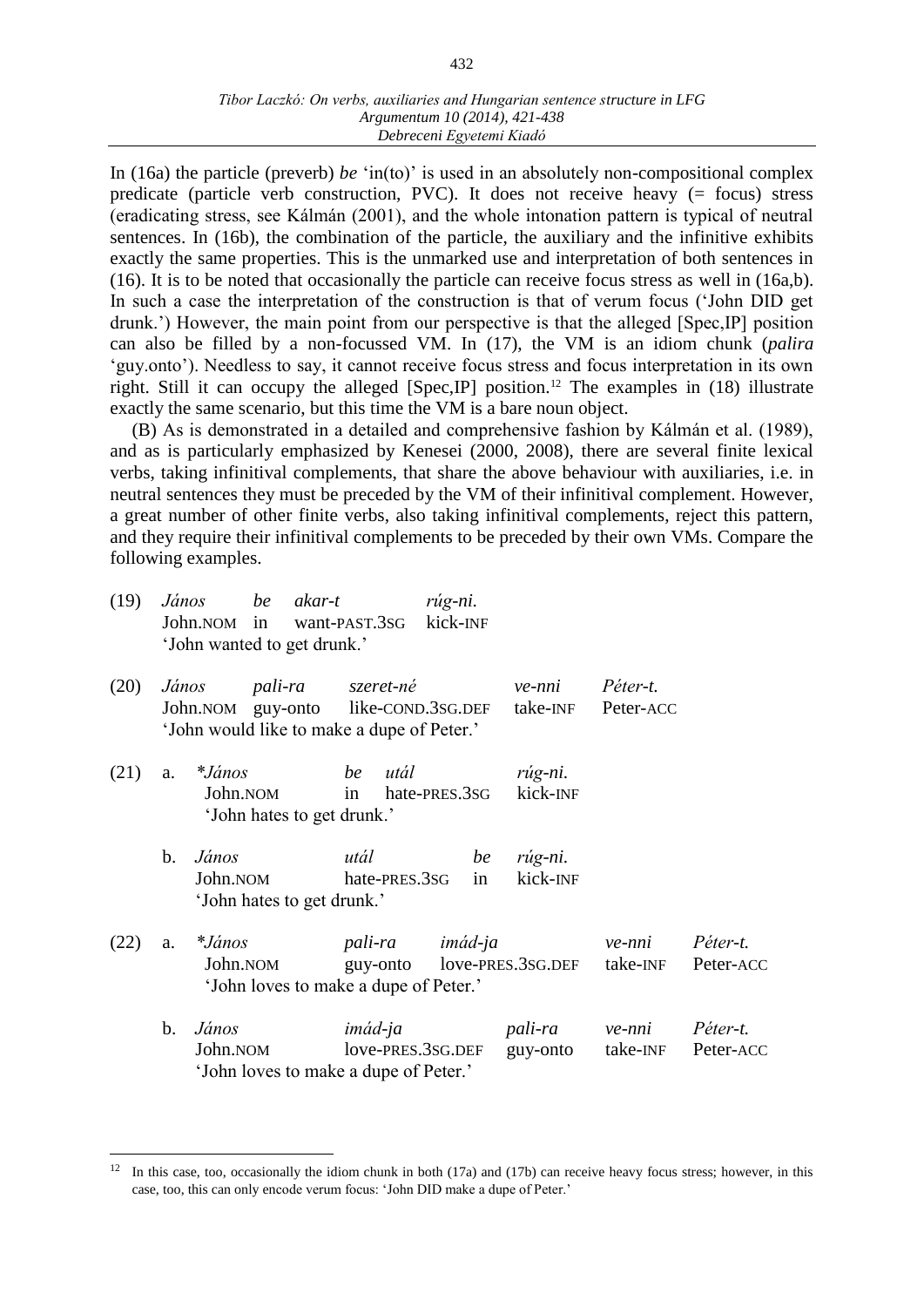The problem then is that there is a split between two groups of finite verbs. One group patterns with the auxiliaries and the other does not. This is rather suspicious, because we do not find such a split either in English or in Russian: all auxiliaries and all finite verb forms share the same general properties as heads of IPs.

(C) Infinitival constructions also exhibit the same duality of preverbal constituents. These constituents can be either focussed phrases or VMs. Compare the following examples.

|  | $(23)$ a. <i>János</i>                                        | szeret-ne | újság-ot                                        | olvas-ni. |
|--|---------------------------------------------------------------|-----------|-------------------------------------------------|-----------|
|  |                                                               |           | John. NOM like-COND. 3sG newspaper-ACC read-INF |           |
|  | 'John would like to read a newspaper $(=$ to newspaper-read). |           |                                                 |           |

| b. <i>János</i>                                         | szeret-ne | ÚJSÁG-OT |  | olvas-ni (és nem KÖNYV-ET).                                      |
|---------------------------------------------------------|-----------|----------|--|------------------------------------------------------------------|
|                                                         |           |          |  | John. NOM like-COND. 3SG newspaper-ACC read-INF and not book-acc |
| 'John would like to NEWSPAPER-read (and not BOOK-read). |           |          |  |                                                                  |

| c. <i>János</i>                                         | ÚJSÁG-OT | szeret-ne |  | olvas-ni (és nem KÖNYV-ET).                                      |
|---------------------------------------------------------|----------|-----------|--|------------------------------------------------------------------|
|                                                         |          |           |  | John. NOM newspaper-ACC like-COND. 3SG read-INF and not book-acc |
| 'John would like to NEWSPAPER-read (and not BOOK-read). |          |           |  |                                                                  |

In (23a) the infinitival construction contains a bare noun VM preceding the infinitive. In (23b) the same bare noun receives focus stress and interpretation. (As (23c) shows, the focussed element can also precede the finite verb.) In the [Spec,IP]=focus approach, the type exemplified by (23b) would inevitably lead to assuming that infinitival constructions are also IPs. Then, however, the fundamental " $I = (finite)$  auxiliary or finite verb" aspect of the analysis would collapse. It is important to point out that following from the different principles and assumptions of LFG and GB/MP, the facts discussed above, which would defy an LFG-style IP analysis of focus constructions, would also be problematic for a GB/MP-style approach, although for a different reason. In the classical version of GB both finite and nonfinite clauses are treated as IPs, which would be an advantage, see the discussion above; however, in that framework the [Spec, IP] position is reserved for subjects and not for foci by default. I think this explains primarily why alternative solutions have been developed in this theory. É. Kiss (1992) assumes that the [Spec,VP] position is the focus position, which, as I remarked above, is problematic, because she is forced to collapse foci and VMs in an unprincipled manner. Since the introduction of functional categories in addition to IP and CP at the clausal level, the standard treatment is the postulation of functional projection that host a focussed constituent in its specifier position: [Spec,F(oc)P], for an overview of various alternatives along this general line, see É. Kiss (1992). Given that the IP approach in LFG is implausible, see the discussion above, and no additional functional categories are admitted in the theory, an LFG account needs to employ a basic S/VP configuration. For a brief overview of a variety of analyses, see section 4.

In Laczkó (2014) I will develop a detailed LFG analysis of focus and VM constructions. I will argue that É. Kiss's (1992) unorthodox GB approach can be adapted and accommodated in LFG in a theory-internally principled manner, thanks to the architecture and assumptions of this model. It is a representational (i.e. non-derivational) theory with several parallel structural components (e.g. annotated constituent structure, corresponding functional structure, information structure and prosodic structure). One and the same c-structure position (node) can be associated with alternative annotations providing the mapping (linking) to other relevant levels of representation. I will claim that the [Spec,VP] position can be assigned the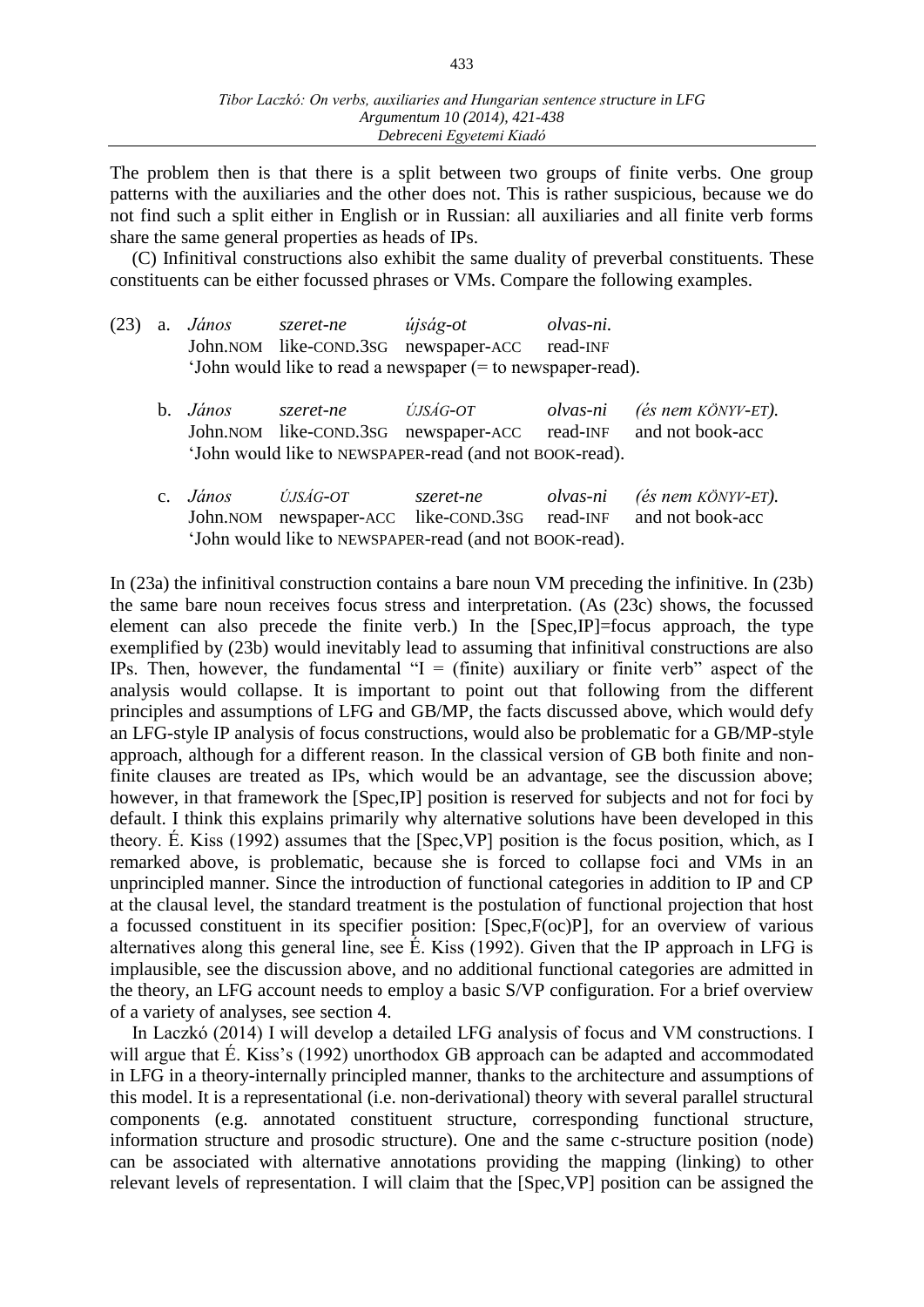following two functional annotations (among others which are not relevant for purposes of this paper). 13

 $(24)$  { ( $\uparrow$  FOCUS) =  $\downarrow$ | **↓** CHECK \_VM)=c +}

This disjunction encodes that the position (node) is either a focus or a VM (and in a fuller analysis the two disjuncts are also combined with additional annotations providing the appropriate linkage to the corresponding elements in prosodic structure). Lexical items, in turn, can also be provided with appropriate annotations encoding their properties. For instance, *érkezik*  'arrive' and the *vesz* 'take' predicate of the idiom *palira vesz valakit* 'make a dupe of somebody' are verbs which require a designated VM element in [Spec,VP] in neutral sentences: *érkezik* requires its oblique argument (as its VM) to fill this position, while the designated VM of *vesz* is the idiom chunk. In a non-neutral clause the same position is occupied by a focussed constituent, as usual. The simplified lexical forms of these two predicates are given in  $(25)$  and  $(26)$ .<sup>14</sup>

- (25) é*rkezik,* V (↑ PRED)= 'arrive <(↑ SUBJ) (↑ OBL)>' **{** (↑ FOCUS) **|** (↑ OBL CHECK \_VM)= + **}**
- (26) *vesz,* V (↑ PRED)= 'make-a-dupe-of <(↑ SUBJ) (↑ OBJ)>' (↑ OBL) (↑ OBL FORM) = PALIRA **{** (↑ FOCUS) **|** (↑ OBL CHECK \_VM)= + **}**

In the spirit of Kenesei's (2008) claim that Hungarian auxiliaries should be taken to be Vs (making up a special subgroup), and in the vein of Bresnan's (2001) treatment of the nonmodal auxiliaries *have* and *be*, we can assume that *fog* 'will', for instance, is a verb with the following lexical entry.

(27)  $fog$ , V (↑ TENSE) = future  $(†$  SUBJ NUM) = SG  $($  $\uparrow$  SUBJ PERS) = 3 **{** (↑ FOCUS) **|** (↑ CHECK \_VM)= + **}**

 $\overline{a}$ 

It has no PRED feature (i.e. no semantic content). It contributes the future value for the TENSE feature of the VP<sup>15</sup> (and, consequently, of the entire sentence) as well as the values for the number and person features of the subject. In addition, it requires a focussed constituent or a VM in [Spec,VP]. The "subclass" property of auxiliaries like *fog* in Kenesei's sense is reflected by the fact that they have no PRED feature.<sup>16</sup>

<sup>&</sup>lt;sup>13</sup> In addition, in Laczkó (2014) I will show that the general property of Hungarian verbs that they themselves can be focussed is also shared by verbal elements in their truly auxiliary use, and, furthermore, they also exhibit uniform behaviour with respect to negation facts.

<sup>&</sup>lt;sup>14</sup> The representation in (26) encodes that the verb has two semantic arguments, the subject and the object, and the oblique constituent is only a formal complement having no semantic content: only a form feature.

<sup>&</sup>lt;sup>15</sup> It can be assumed that, in addition to the past and present (or, rather, non-past) values of the TENSE feature, which have morphosyntactic encoding, *fog* is a syntactic encoder of the future value.

<sup>&</sup>lt;sup>16</sup> Actually, they can be seen as a subsubclass: they belong to the large subclass of Vs that require the [Spec,VP] position to be occupied by either focus or VM, and within this subclass, there are two subsubclasses: that of lexical verbs like *érkezik* 'arrive' and idiomatic *vesz* 'take' and that of auxiliaries like *fog* 'will' and *szokott* 'habitual present'.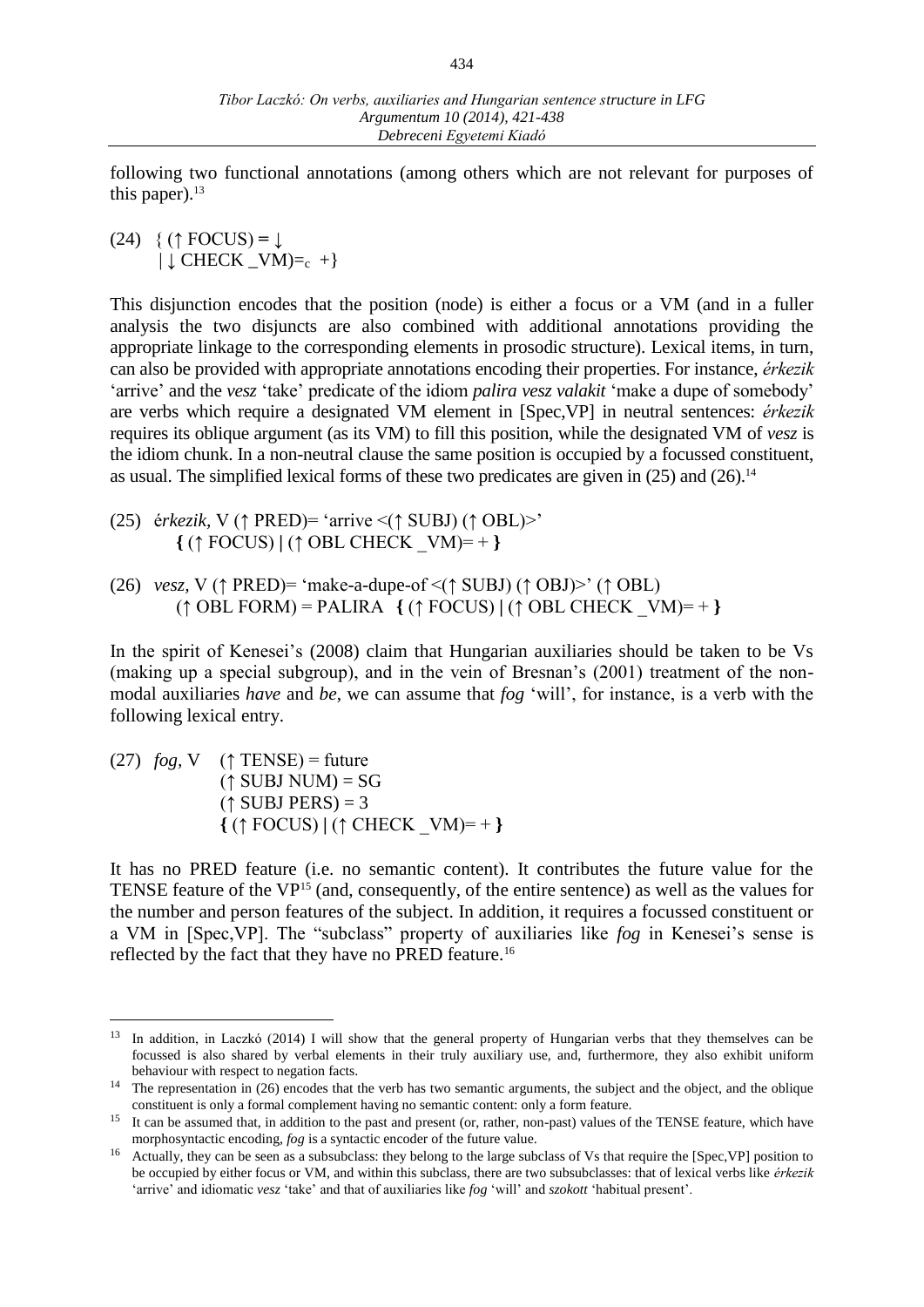Finally, let me also point out that it would also be possible to develop an LFG analysis of neutral VM and non-neutral focus clauses in such a way as to mimic the generally advocated GB/MP approach. We could assume two distinct positions for foci and VMs. The most natural way of implementing this would be to posit that the VM is in [Spec,VP] and focus is the first XP left-adjoined to VP. It would be possible to capture their complementarity by dint of appropriate annotations and constraints. However, intuitively, the complementarity is most naturally handled by postulating a single designated position, and LFG's principles and architecture make it possible to encode the contrasting functional, word order and prosodic properties of the two constituent types by employing appropriate sets of disjunctive annotations associated with the same node.

## **6 Concluding remarks**

In this paper I have considered some crucial aspects of a possible LFG analysis of finite clauses in Hungarian in the light of the behaviour of auxiliaries. Capitalizing on Kenesei (2000, 2008), I pointed out that there are at least five verbal elements that can be unquestionably regarded as auxiliaries, and this, in theory, would make it possible to employ the IP category in general, and to treat non-neutral, focus constructions in this setting in particular. However, on the basis of empirical and theory-internal considerations, I argued that the IP approach would be implausible and highly problematic. Instead, I (repeatedly) subscribed to the exocentric S/VP framework, endorsing an analysis which postulates that foci and VMs are in complementary distribution in [Spec,VP]. Although it would be possible, even in this LFG approach, to assume two distinct positions for VMs and foci: [Spec,VP] and left-adjunction to VP, respectively, it is more intuitive and more in the spirit of LFG to employ a single designated position associated with alternative sets of annotations. In this approach, in accordance with Kenesei's (2008) generalization, I assume that Hungarian auxiliaries are Vs, and their special properties, just like the similar special properties of a large group of lexical verbs, have to be encoded in their lexical forms.

## **References**

- Austin, P. & Bresnan, J. (1996): Non-configurationality in Australian aboriginal languages. *Natural Language and Linguistic Theory* 14, 215-268.
- Bartos, H. (2000): Az inflexiós jelenségek szintaktikai háttere [The syntactic background of inflectional phenomena]. In: Kiefer, F. (ed.): *Strukturális magyar nyelvtan 3. Morfológia*  [Structural Hungarian grammar 3. Morphology]. Budapest: Akadémiai Kiadó, 653-762.
- Brody, M. (1990): Remarks on the order of elements in the Hungarian focus field. In: Kenesei, I. (ed.): *Approaches to Hungarian. Volume 3. Structures and Arguments*. Szeged: JATE, 95-122.
- Börjars, K., Payne, J. & Chisarik, E. (1999): On the justification for functional categories in LFG. In: Butt, M. & King, T.H. (eds.): *Proceedings of the LFG99 Conference*. University of Manchester. Stanford: CSLI Publications. ISSN 1098-6782, http://www.stanford.edu/group/cslipublications/cslipublications/LFG/4/.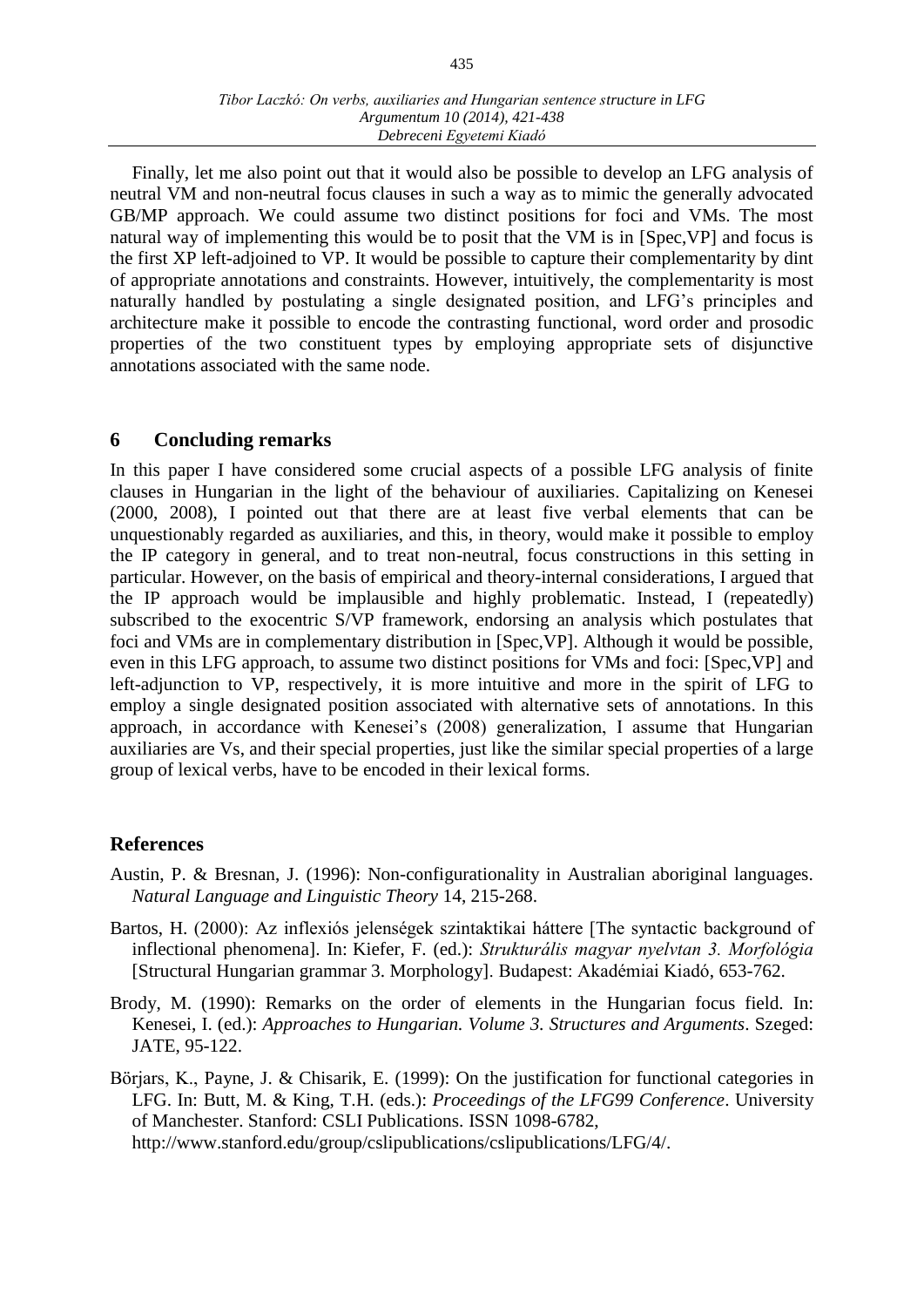Bresnan, J. (2001): *Lexical-Functional Syntax*. Oxford: Blackwell.

- Dalrymple, M. (2001): *Lexical Functional Grammar. Syntax and Semantics* 34. New York: Academic Press.
- É. Kiss, K. (1983): *A magyar mondatszerkezet generatív leírása* [The generative description of Hungarian sentence structure]. *Nyelvtudományi Értekezések* 116. Budapest: Akadémiai Kiadó.
- É. Kiss, K. (1992): Az egyszerű mondat szerkezete [The structure of the simple sentence]. In: Kiefer, F. (ed.): *Strukturális magyar nyelvtan 1. Mondattan.* [Structural Hungarian grammar 1. Syntax]. Budapest: Akadémiai Kiadó, 79-177.
- É. Kiss, K. (2002): *The Syntax of Hungarian. Cambridge Syntax Guides*. Cambridge: Cambridge University Press.
- Gazdik, A. (2012): Towards an LFG analysis of discourse functions in Hungarian. In: Kiefer, F. & Bánréti, Z. (eds.): *Twenty Years of Theoretical Linguistics in Budapest*. Budapest: RIL HAS & Tinta Könyvkiadó, 59-92.
- Gazdik, A. & Komlósy, A. (2011): On the syntax-discourse interface in Hungarian. In: Butt, M. & King, T. H. (eds.): *Proceedings of the LFG11 Conference*. Hong Kong: Hong Kong University. Stanford: CSLI Publications, 215-235. http://www.stanford.edu/group/cslipublications/cslipublications/LFG/16/lfg11.pdf
- Heine, B. (1993): *Auxiliaries*. Oxford: Oxford University Press.
- Kálmán, L. (ed.) (2001): *Magyar leíró nyelvtan. Mondattan 1* [Hungarian descriptive grammar. Syntax 1]. Budapest: Tinta Könyvkiadó.
- Kálmán, C. Gy., Kálmán, L., Nádasdy, Á. & Prószéky, G. (1989): A magyar segédigék rendszere [The system of Hungarian auxiliaries]. In: Telegdi, Zs. & Kiefer, F. (eds.): *Általános Nyelvészeti Tanulmányok XVII* [Studies in General Linguistics XVII]. Budapest: Akadémiai Kiadó, 49-103.
- Kenesei, I. (2000): Szavak, szófajok, toldalékok [Words, parts of speech, suffixes]. In: Kiefer, F. (ed.): *Strukturális magyar nyelvtan 3. Morfológia* [Structural Hungarian grammar 3. Morphology]. Budapest: Akadémiai Kiadó, 75-136.
- Kenesei, I. (2001): Criteria for auxiliaries in Hungarian. In: Kenesei, I. (ed.): *Argument Structure in Hungarian*. Budapest: Akadémiai Kiadó, 79-111.
- Kenesei, I. (2008): Funkcionális kategóriák [Functional categories]. In: Kiefer, F. (ed.): *Strukturális magyar nyelvtan 4. A szótár szerkezete* [Structural Hungarian grammar 4. The structure of the lexicon]. Budapest: Akadémiai Kiadó, 601-637.
- Keszler, B. (1995): A mai magyar nyelv szófaji rendszere [The part-of-speech system of present day Hungarian]. In: Faluvégi, K., Keszler, B. & Laczkó, K. (eds.): *Magyar leíró nyelvtani segédköny* [An auxiliary book of Hungarian descriptive grammar]. Budapest: Nemzeti Tankönyvkiadó, 43-51.
- King, T.H. (1995): *Configuring topic and focus in Russian*. Stanford: CSLI Publications.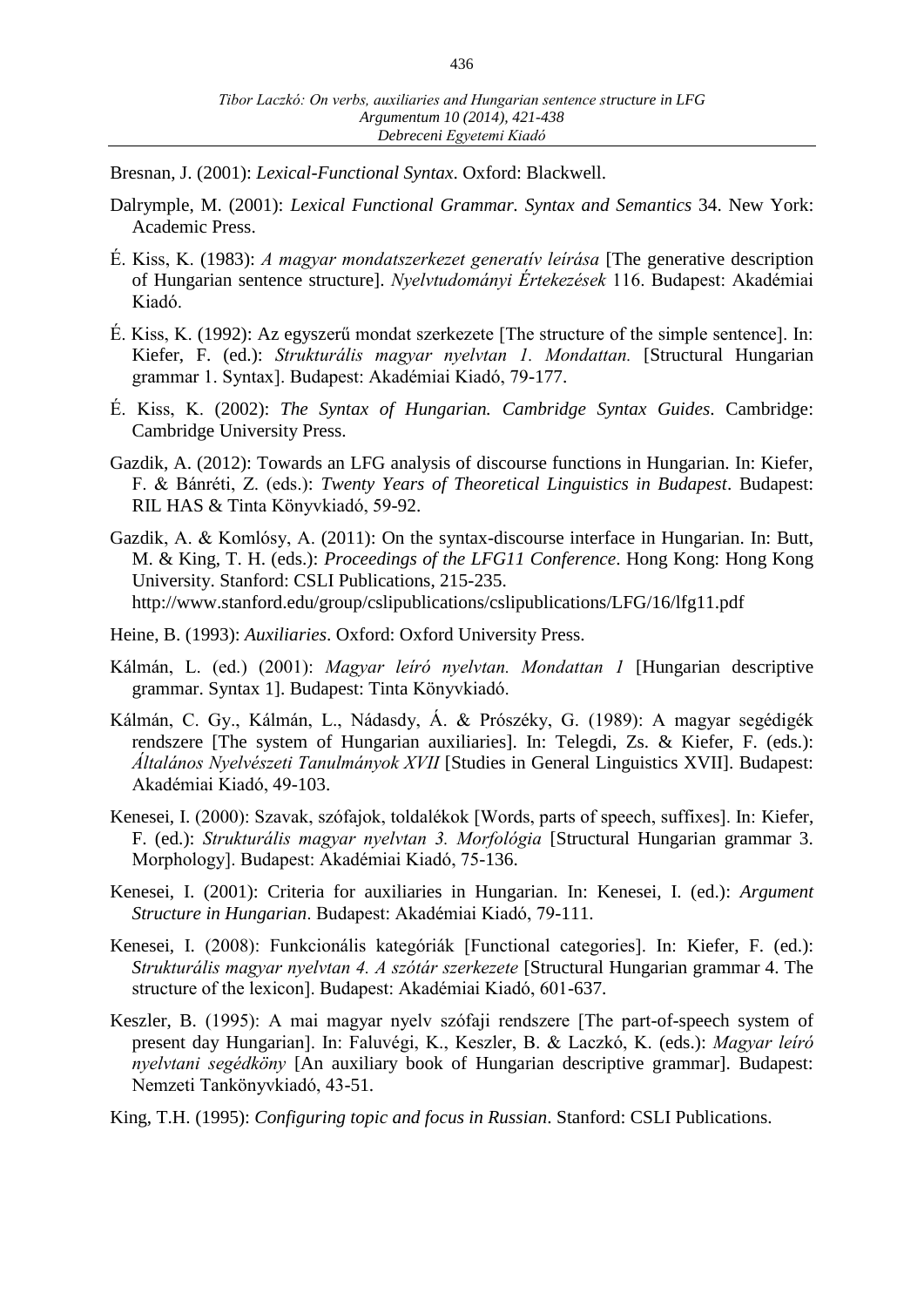- Komlósy, A. (1989): Fókuszban az igék [Verbs in focus]. In: Telegdi, Zs. & Kiefer, F. (eds.): *Általános Nyelvészeti Tanulmányok XVII* [Studies in General Linguistics XVII]. Budapest: Akadémiai Kiadó, 171-182.
- Kroeger, P. (1993): *Phrase Structure and Grammatical Relations in Tagalog*. Stanford: CSLI Publications.
- Laczkó, T. (2013): *A magyar mondatszerkezetről lexikai-funkcionális megközelítésben* [On Hungarian sentence structure from a lexical-functional perspective]. Talk presented at the Research Institute for Linguistics, Hungarian Academy of Sciences, Budapest. 12 November, 2013.
- Laczkó, T. (2014): Focus and verbal modifiers in Hungarian from an LFG perspective. Poster to be presented at the *19th International Lexical-Functional Conference*. University of Michigan, Ann Arbor, 17-19 July, 2014.
- Laczkó, T. & Rákosi, Gy. (2008-2013): *HunGram* (An XLE implementation of an LFG grammar of Hungarian). University of Debrecen.
- Laczkó, T. & Rákosi, Gy. (2010): Focus phenomena in a parallel LFG grammar of Hungarian and English. *Acta Universitatis Sapientiae. An International Scientific Journal of Sapientia University. Philologica* 2 (2), 272-285.
- Laczkó, T. & Rákosi, Gy. (2011): On particularly predicative particles in Hungarian. In: Butt, M. & King, T.H. (eds.): *Proceedings of the LFG11 Conference*. Hong Kong: Hong Kong University. Stanford: CSLI Publications, 299-319. http://www.stanford.edu/group/cslipublications/cslipublications/LFG/16/lfg11.pdf
- M. Korchmáros, V. (1997): Ige vagy segédige [Verb or auxiliary]? In: Büky, L. (ed.): *Nyíri Antal kilencvenéves* [Antal Nyíri is ninety years old]. Szeged: JATE, 109-124.
- Mycock, L. (2006): *A New Typology of Wh-Questions*. Ph.D. dissertation, University of Manchester.
- Mycock, L. (2008): The role of prosody in constituent question formation: A comparison of Hungarian and Japanese. *The Phonetician* 95, 7-18.
- Pelyvás, P. (1996): The English auxiliary: a radial category? In: *English Studies and the Curriculum. Proceedings of the First TEMPUS-JEN Mini Conference.* Debrecen: Kossuth Egyetemi Kiadó, 59-66.
- Pelyvás, P. (1998): A magyar segédigék és kognitív predikátumok episztemikus lehorgonyzó szerepéről [On the epistemic grounding role of Hungarian auxiliaries and cognitive predicates]. In: Büky, L. & Maleczki, M. (eds.): *A mai magyar nyelv leírásának újabb módszerei* 3 [Recent methods in the description of present day Hungarian 3]. Szeged: JATE, 117-132.
- Rákosi, Gy. (2006): *Dative Experiencer Predicates in Hungarian. LOT 146*. Utrecht: Uil-OTS.
- Rákosi, Gy. & Laczkó, T. (2011): Inflecting spatial particles and shadows of the past in Hungarian. In: Butt, M. & King, T. H. (eds.): *Proceedings of the LFG11 Conference*. Hong Kong: Hong Kong University. Stanford: CSLI Publications, 440-460. http://www.stanford.edu/group/cslipublications/cslipublications/LFG/16/lfg11.pdf